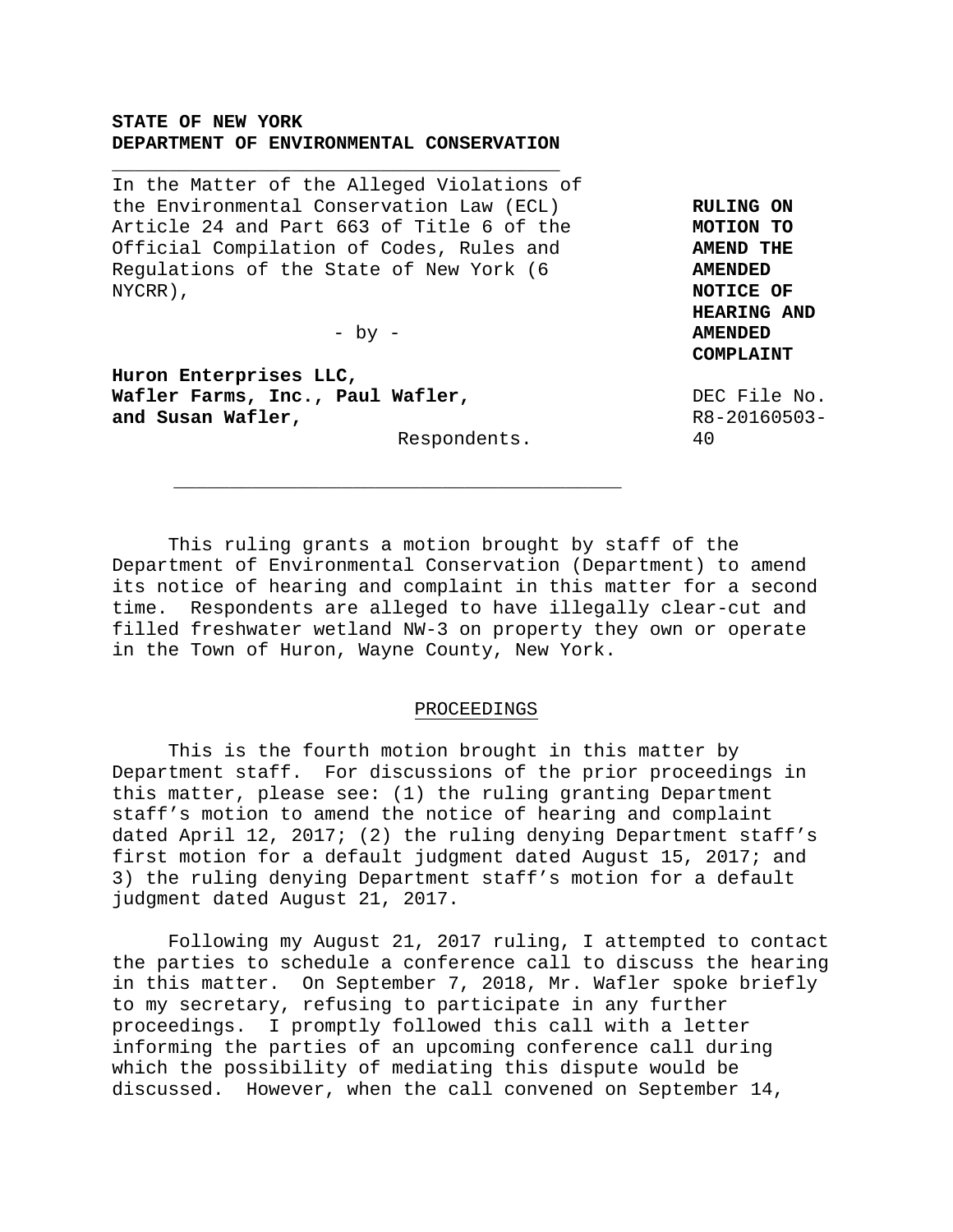2018, Mr. Wafler did not participate and neither did any representative of the other respondents. Subsequent to the call, a notice of hearing was issued that stated that the hearing would begin at 10:00 am on October 25, 2018 at the Department's Region 8 headquarters in Avon, New York.

 In a four-page letter motion dated October 12, 2018, Department staff moved to cancel the hearing and requested permission to again amend its pleadings. By letter dated October 22, 2018, I cancelled the hearing. In an email dated November 5, 2018, Department staff provided an affidavit of service stating that its motion had been mailed to respondents on October 12, 2018. When I inquired as to why Department staff had opted to move for a second time to amend its complaint instead of discontinuing this enforcement action and commencing a new one, Department staff's counsel responded that she believed filing this motion was less confusing, given that respondents are *pro se* in this case. As of the date of this ruling, no response has been received from any of respondents.

#### DISCUSSION

 In the motion, four amendments to the amended complaint are sought. First, Department staff seeks to include a second, adjacent parcel to area where the alleged violations occurred. In both the original complaint and the amended complaint Department staff identified the site of the violations as 10748 Slaght Road, in Wolcott, Town of Huron, Wayne County. In its motion, Department staff states it only recently became aware that a portion of the property upon which NW-3 is located and the violations occurred has an address of 10817 Slaght Road. This amendment will not prejudice respondents, Department staff argues, because the respondents have been put on notice of the alleged violations, and therefore, knew that they had occurred on both parcels.

 Second, Department staff seeks to include Susan Wafler as a respondent in this proceeding because she and Paul Wafler own 10817 Slaght Road together. This amendment will not prejudice Ms. Wafler, Department staff argues, because she knew or should have known about the clear-cutting and filling on her property.

 Third, Department staff seeks to clarify that Paul Wafler is named as a respondent both as the president of Wafler Farms, Inc. and Huron Enterprises, LLC and individually, as the co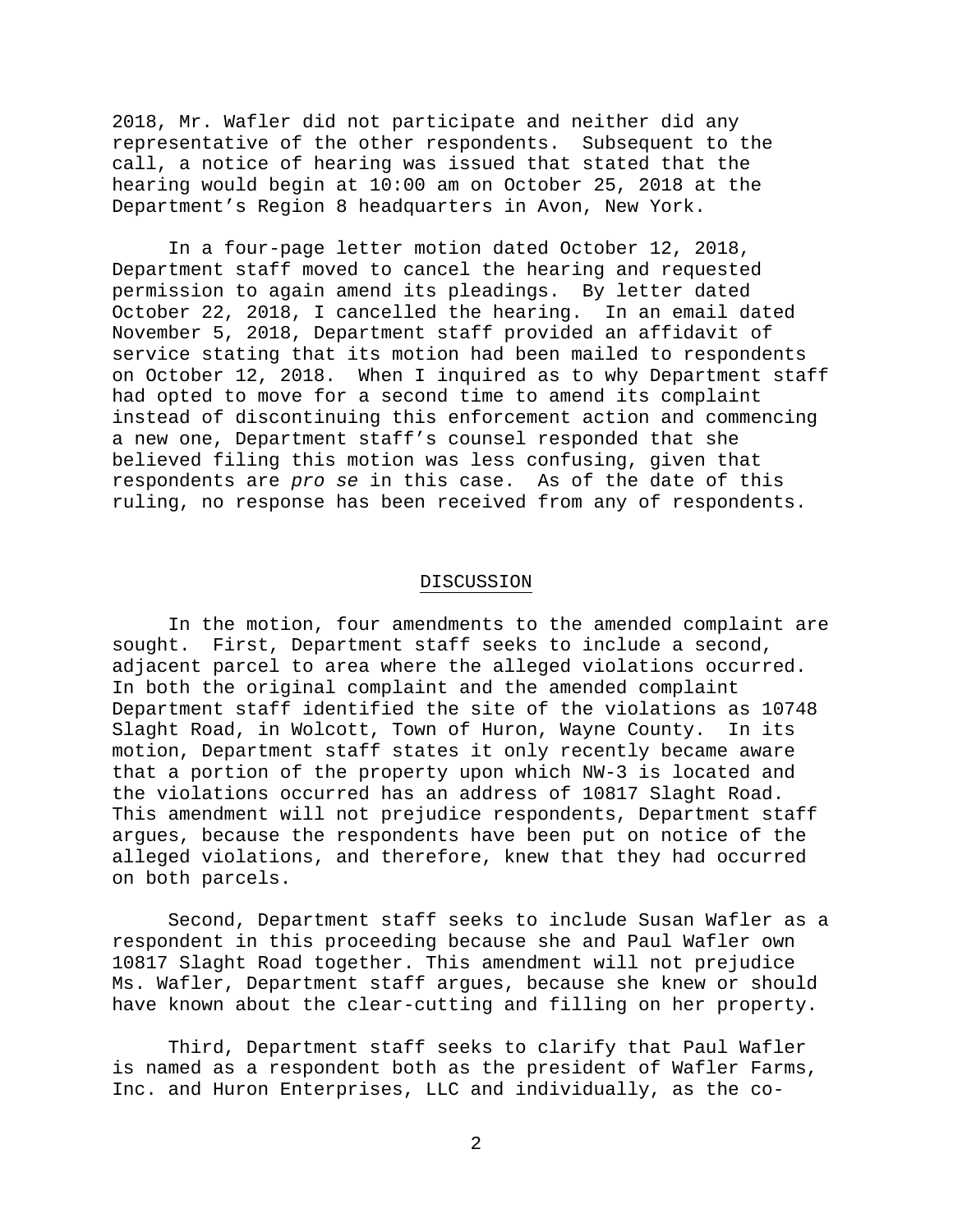owner of 10817 Slaght Road. This amendment will not prejudice respondents, Department staff argues, because it merely clarifies Mr. Wafler's involvement in the case.

 Fourth, Department staff seeks to amend the two causes of action to include allegations of illegal clear-cutting and illegal filling in the adjacent area of NW-3, as well as the wetland itself. This amendment will not prejudice respondents, Department staff argues, because respondents are on notice of the alleged violations and adding adjacent area of NW3 as an area where the violations occurred will not come as a surprise to respondents.

 Under the Department's Uniform Enforcement Hearing Procedures (6 NYCRR part 622 [Part 622]), a party may amend its pleading once without permission at any time before the period for responding expires (see 6 NYCRR 622.5[a]). Thereafter, consistent with the CPLR, a party may amend its pleading at any time prior to the final decision of the Commissioner by permission of the administrative law judge ("ALJ") or the Commissioner, and absent prejudice to the ability of any other party to respond (see 6 NYCRR 622.5[b]).

 Pursuant to the CPLR, a party may amend its pleading at any time by leave of court or by stipulation of all parties (see CPLR 3025[b]). Leave to amend shall be freely given upon such terms as may be just, including the granting of continuances (see id.). As of the date of this ruling, none of respondents have objected to the requested amendment.

 In addition to the arguments noted above, Department staff asserts that respondents will not be prejudiced if staff's motion is granted because: (1) any delay in the proceeding will likely be minimal; (2) respondents will incur no additional expense for legal fees because they have chosen not to participate in this proceeding, to date; (3) all respondents will be provided with sufficient time to answer the second amended complaint, if this motion is granted; (4) all respondents will be able to conduct discovery before any hearing is held and will have an opportunity to fully participate in such hearing; and (5) the amendment will be more efficient compared to filing a second enforcement action for the newly discovered violations on 10817 Slaght Road.

 As stated above, respondents have filed no submissions opposing Department staff's motion; thus, no prejudice is argued, nor is any prejudice apparent. Respondents will have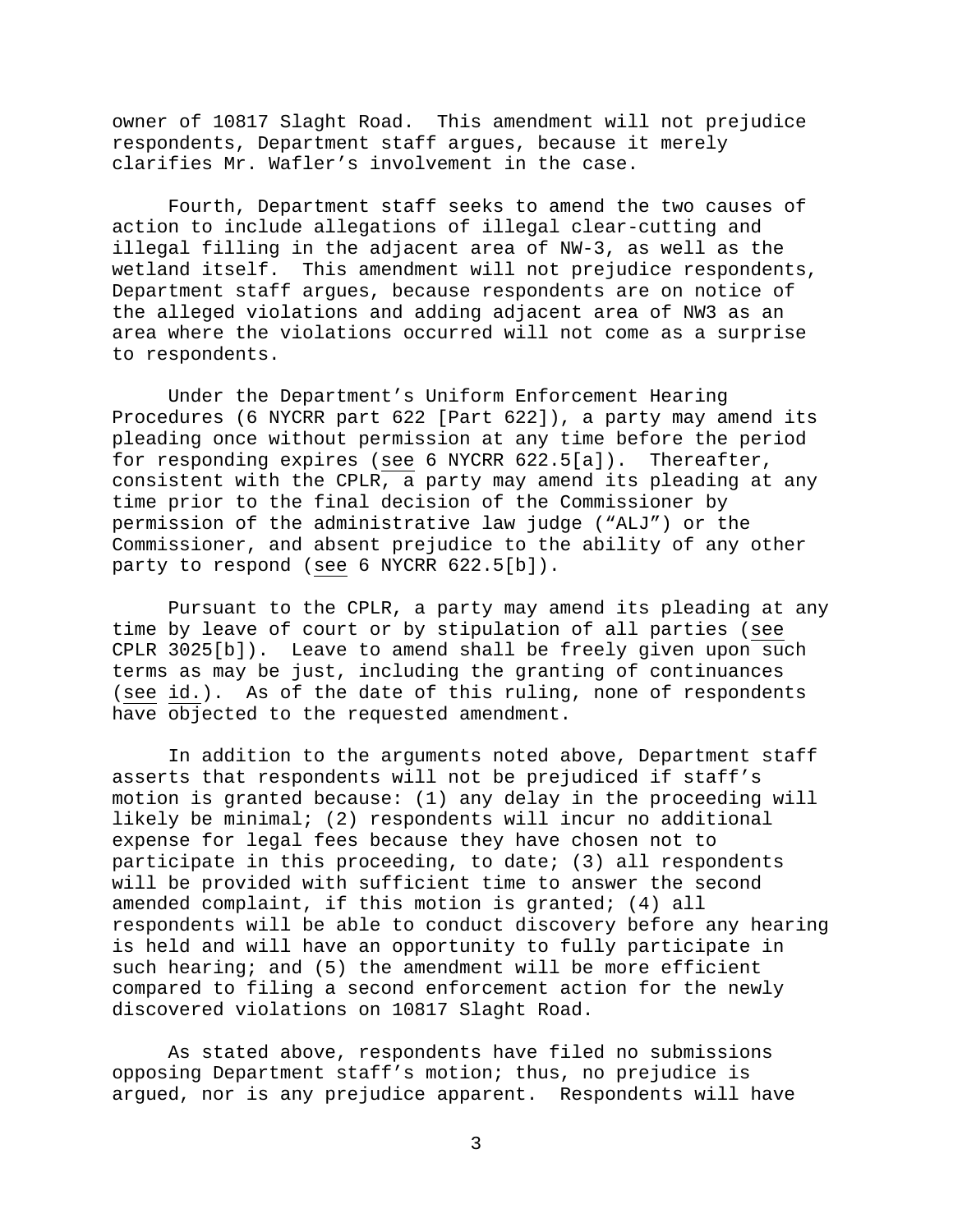the opportunity to answer the second amended notice of hearing and complaint and fully participate in adjudicatory proceedings in their defense. Accordingly, Department staff's motion is granted.

#### RULING

 Department staff's motion for leave to again amend the notice of hearing and complaint in the above captioned proceeding is granted. Department staff shall serve the second amended notice of hearing and complaint upon respondents pursuant to 6 NYCRR  $622.3(a)(3)$ . Respondents shall have twenty (20) days after receipt of the second amended notice of hearing and complaint to file an answer, unless such time to answer is extended by Department staff or the undersigned ALJ.

> $\angle$  s/ $\angle$  P. Nicholas Garlick Administrative Law Judge

Dated: November 28, 2018 Albany, New York